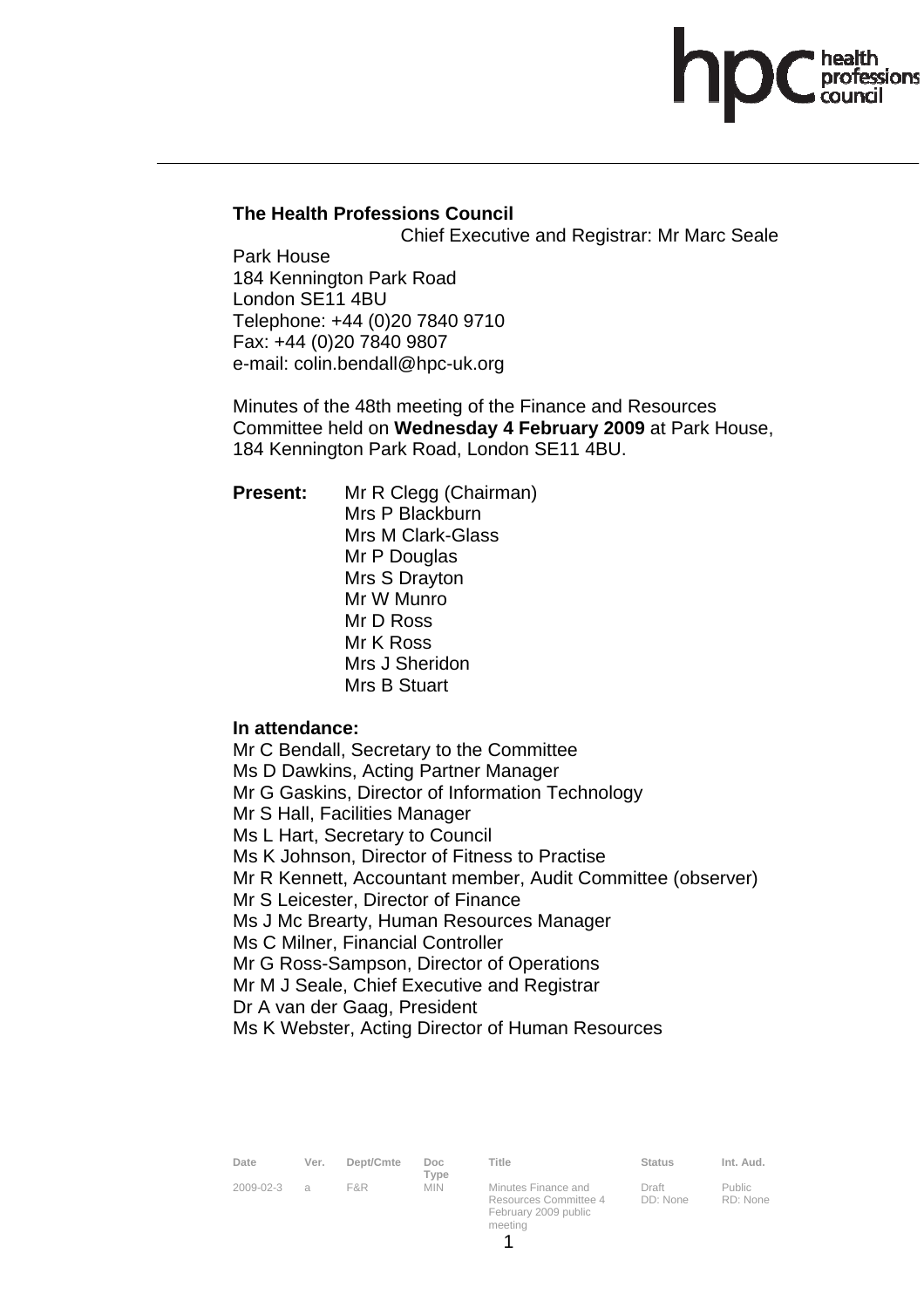## **Item 1.09/1 Apologies for absence**

1.1 Apologies for absence were received from Professor J Harper and Mr N Willis.

## **Item 2.09/2 Approval of agenda**

2.1 The Committee approved the agenda, subject to considering the item on the partner selection and recruitment policy as item 9 and considering the paper on the budget for 2009-10 (included on the agenda for the private part of the meeting) as item 12.

## **Item 3.09/3 Declarations of members' interests**

3.1 Members had no interests to declare in connection with the items on the agenda.

## **Item 4.09/4 Minutes of the Finance and Resources Committee meeting held on 17 November 2008**

4.1 It was agreed that the minutes of the 47th meeting of the Finance and Resources Committee should be confirmed as a true record and signed by the Chairman, subject to an amendment that paragraph 13.2 should read: 'The Committee noted that the five year plan...'.

# **Item 5.09/5 Matters arising**

- 5.1 The Committee received a paper to note from the Executive.
- 5.2 The Committee noted the actions list as agreed at the last meeting.

## **Item 6.09/6 Finance report**

- 6.1 The Committee received a report on the work of the Finance Department.
- 6.2 The Committee noted that Mr Leicester was due to leave the HPC in June 2009 due to a change of career.

| Date      | Ver.           | Dept/Cmte | Doc.<br>Type | Title                                                                | Status            | Int. Aud.                 |
|-----------|----------------|-----------|--------------|----------------------------------------------------------------------|-------------------|---------------------------|
| 2009-02-3 | $\overline{a}$ | F&R       | <b>MIN</b>   | Minutes Finance and<br>Resources Committee 4<br>February 2009 public | Draft<br>DD: None | <b>Public</b><br>RD: None |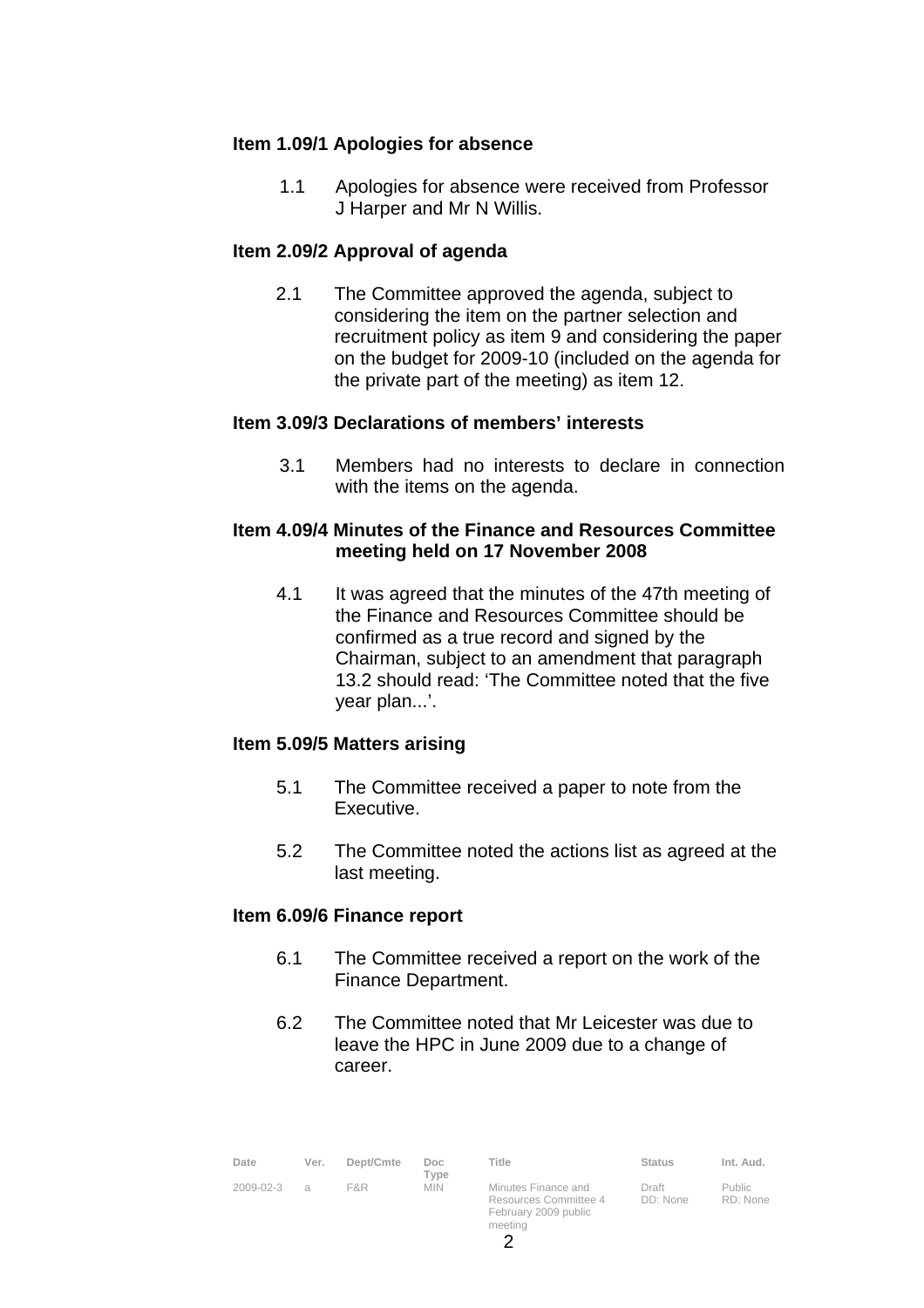- 6.3 The Committee noted that, with assistance from all HPC departments, the Finance Department had at short notice re-launched the Purchase Requisition System, to enable electronic purchase ordering. The re-launched system included a number of refinements.
- 6.4 The Committee noted that the Department was involved in a number of projects, including:
	- completing the annual budget process for 2009-10;
	- preparing the 2008-9 annual accounts, including valuation of HPC's buildings;
	- preparing financial systems and process for introduction of International Financial Reporting Standards (further discussion took place at item 18); and
	- completing the fees project, with the new fees due to be implemented on 1 April 2009.

# **Item 7.09/7 Human Resources report**

- 7.1 The Committee received a report on the work of the Human Resources Department.
- 7.2 The Committee noted that Ms Webster would shortly be leaving HPC and wished her well for the future. The Committee welcomed Ms Mc Brearty to her first meeting.
- 7.3 The Committee noted that the Department had been involved in the following activities:
	- recruitment for a number of posts;
	- the annual performance development review process;
	- the annual review of job descriptions; and
	- preparation of the Department's budget and workplan for 2009-10.
- 7.4 The Committee noted that the new Director of Human Resources was due to start work on 1 April 2009.

# **Item 8.09/8 Partner Manager report**

8.1 The Committee received a report on the work of the Partner Manager.

| Date            | Ver. | Dept/Cmte | Doc.<br>Type | Title                                                                           | <b>Status</b>     | Int. Aud.                 |
|-----------------|------|-----------|--------------|---------------------------------------------------------------------------------|-------------------|---------------------------|
| $2009 - 02 - 3$ | a    | F&R       | <b>MIN</b>   | Minutes Finance and<br>Resources Committee 4<br>February 2009 public<br>meeting | Draft<br>DD: None | <b>Public</b><br>RD: None |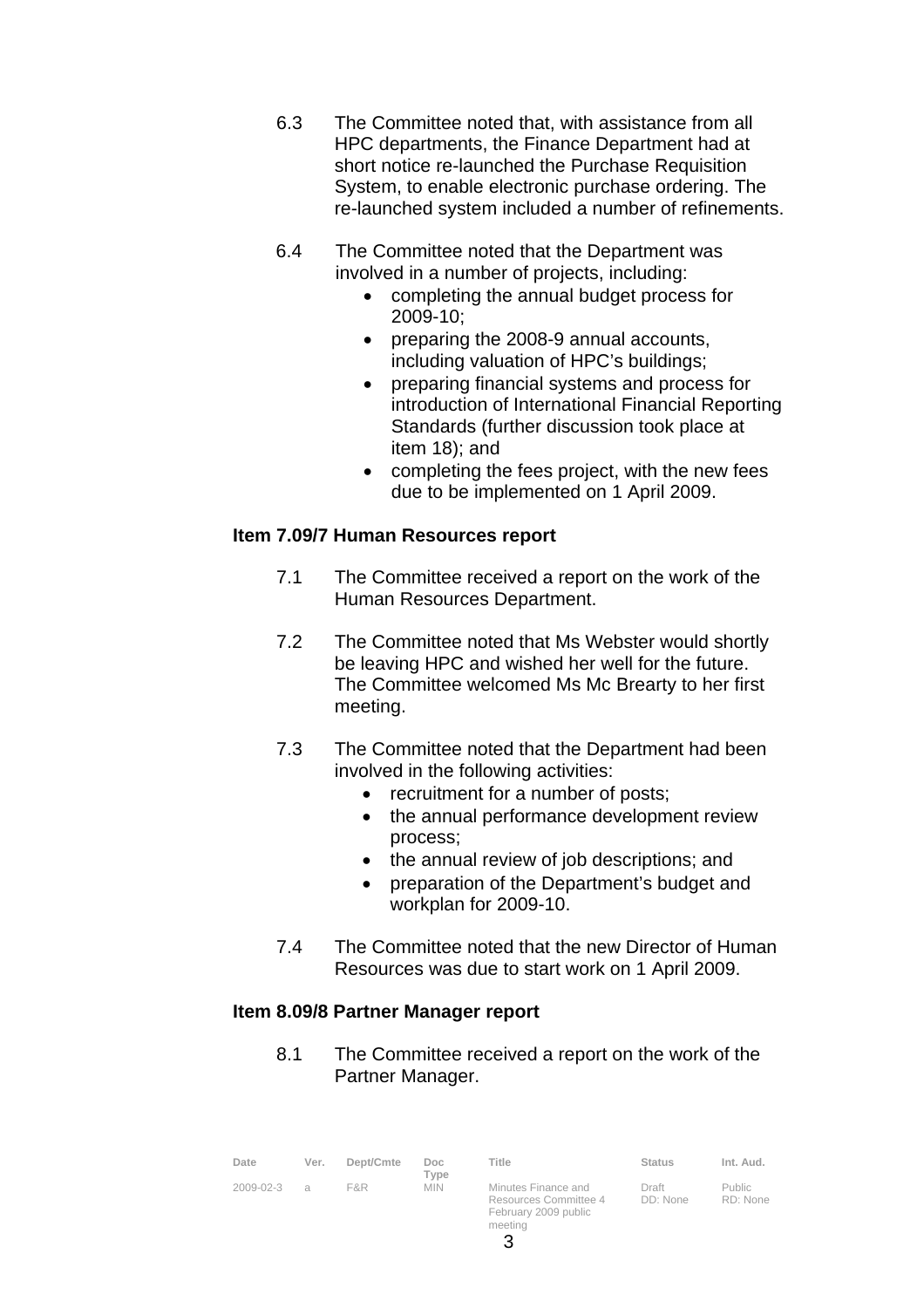- 8.2 The Committee noted that recruitment had taken place or was being planned for a number of partner roles, including Continuing Professional Development assessors.
- 8.3 The Committee noted that fitness to practise panel chairs were currently being appraised and appraisal of panel members would start shortly. The outcome of the appraisal process for partners would be reported in due course.

## **Item 9.09/9 Partner appointment and selection policy**

- 9.1 The Committee received a paper for discussion/approval from the Executive.
- 9.2 The Committee noted that the partner appointment and selection policy formed part of the partner handbook, which had last been updated in September 2007. The policy provided that a representative from the Office of the Commissioner for Public Appointments (OCPA) should be appointed to be part of the partner interview panel. The OCPA had advised that it could no longer provide Independent Public Appointment Assessors (IPAA), as the HPC was not within the jurisdiction of OCPA. However, independent assessors could work in a private capacity for nonregulated bodies as long as they did not refer to themselves as IPAAs in undertaking that work. The OCPA had recommended that HPC's partner recruitment material should state that although appointments did not come within the remit of the Commissioner for Public Appointments, partner appointments were made using a process which took into account the Commissioner's Code of Practise as best practice.
- 9.3 The Committee agreed to amend the policy as follows:

 (1) add a new clause numbered 1.3, to read 'These appointments do not come within the remit of the Commissioner for Public Appointments, they are being made using a process which takes into account the Commissioner's Code of Practice as best practice.'

(2) to remove the final bullet point in clause

| Date            | Ver.          | Dept/Cmte | Doc.<br>Type | Title                                                                | Status            | Int. Aud.                 |
|-----------------|---------------|-----------|--------------|----------------------------------------------------------------------|-------------------|---------------------------|
| $2009 - 02 - 3$ | $\mathcal{A}$ | F&R.      | <b>MIN</b>   | Minutes Finance and<br>Resources Committee 4<br>February 2009 public | Draft<br>DD: None | <b>Public</b><br>RD: None |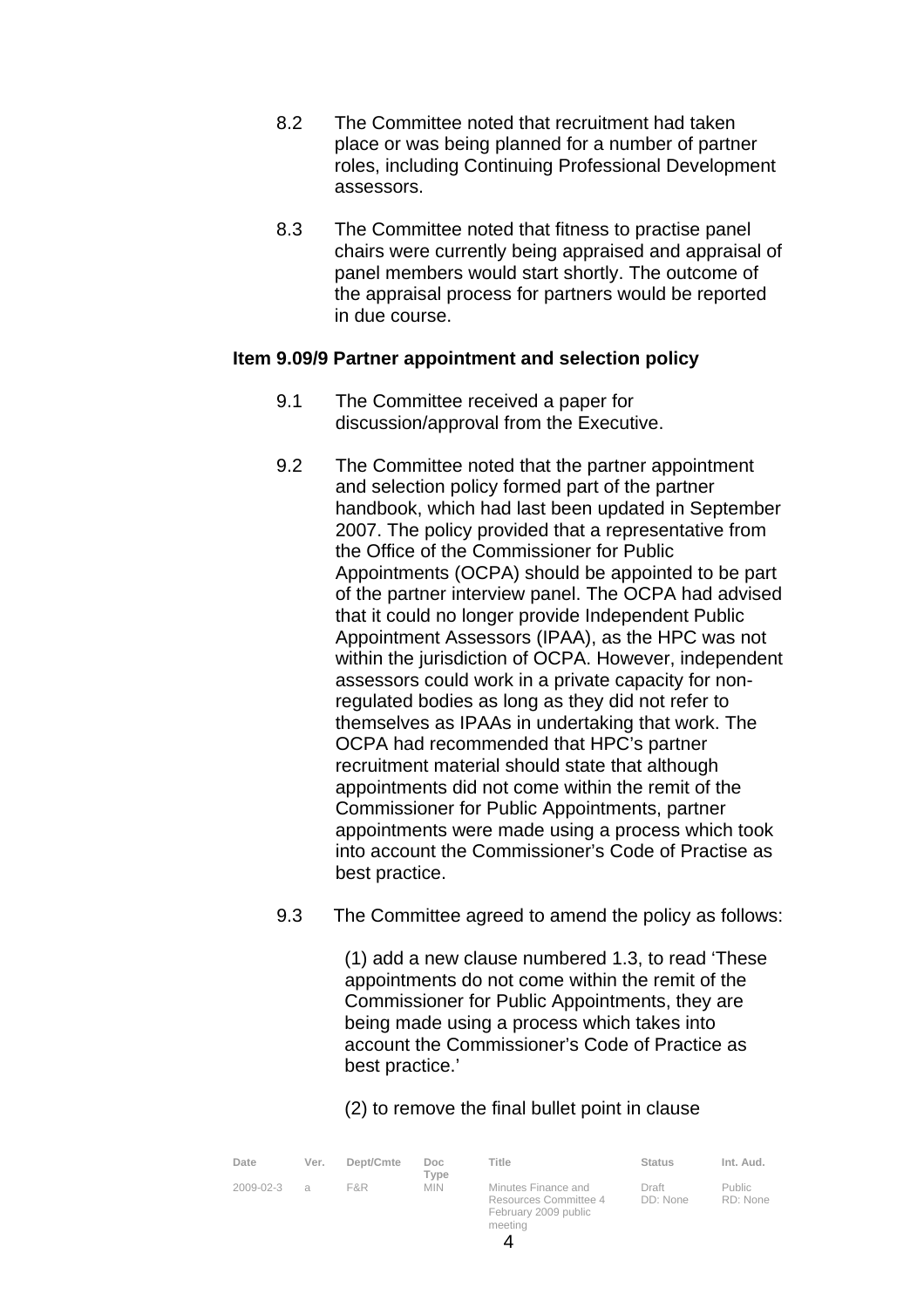7.2, i.e. the paragraph reading 'A representative from the Office for the Commissioner of Public Appointments will be invited to be part of the panel to assist and advise where large recruitment exercises occur, or where small, very specific and recruitment takes place. They will also be utilised where one of the employees or Committee members are unavailable or where specialized, legal advice on the process is necessary'.

# **Action: DD (by 16 March 2009)**

#### **Item 10.09/10 Information Technology report**

- 10.1 The Committee received a report on the work of the Information Technology Department.
- 10.2 The Committee noted that an additional employee had been recruited and was due to start work on 23 February 2009.
- 10.3 The Committee noted that the Department had been involved in the following activities:
	- upgrading disaster recovery services and capacity;
	- running a project to replace personal computers;
	- penetration testing of IT security where the one substantive issue identified was known and had a rectification plan; and
	- development of the home working policy in conjunction with the Human Resources Department.
- 10.4 The Committee noted that the HPC already had a number of measures in place to ensure the security of data on laptops. The Executive was developing further procedures to ensure that data was secure.

## **Item 11.09/11 Operations report**

11.1 The Committee received a report on Operations, covering the Registration Department, project management, facilities management and business improvement.

| Date      | Ver.          | Dept/Cmte | Doc.<br>Type | Title                                                                | Status            | Int. Aud.          |
|-----------|---------------|-----------|--------------|----------------------------------------------------------------------|-------------------|--------------------|
| 2009-02-3 | $\mathcal{A}$ | F&R.      | <b>MIN</b>   | Minutes Finance and<br>Resources Committee 4<br>February 2009 public | Draft<br>DD: None | Public<br>RD: None |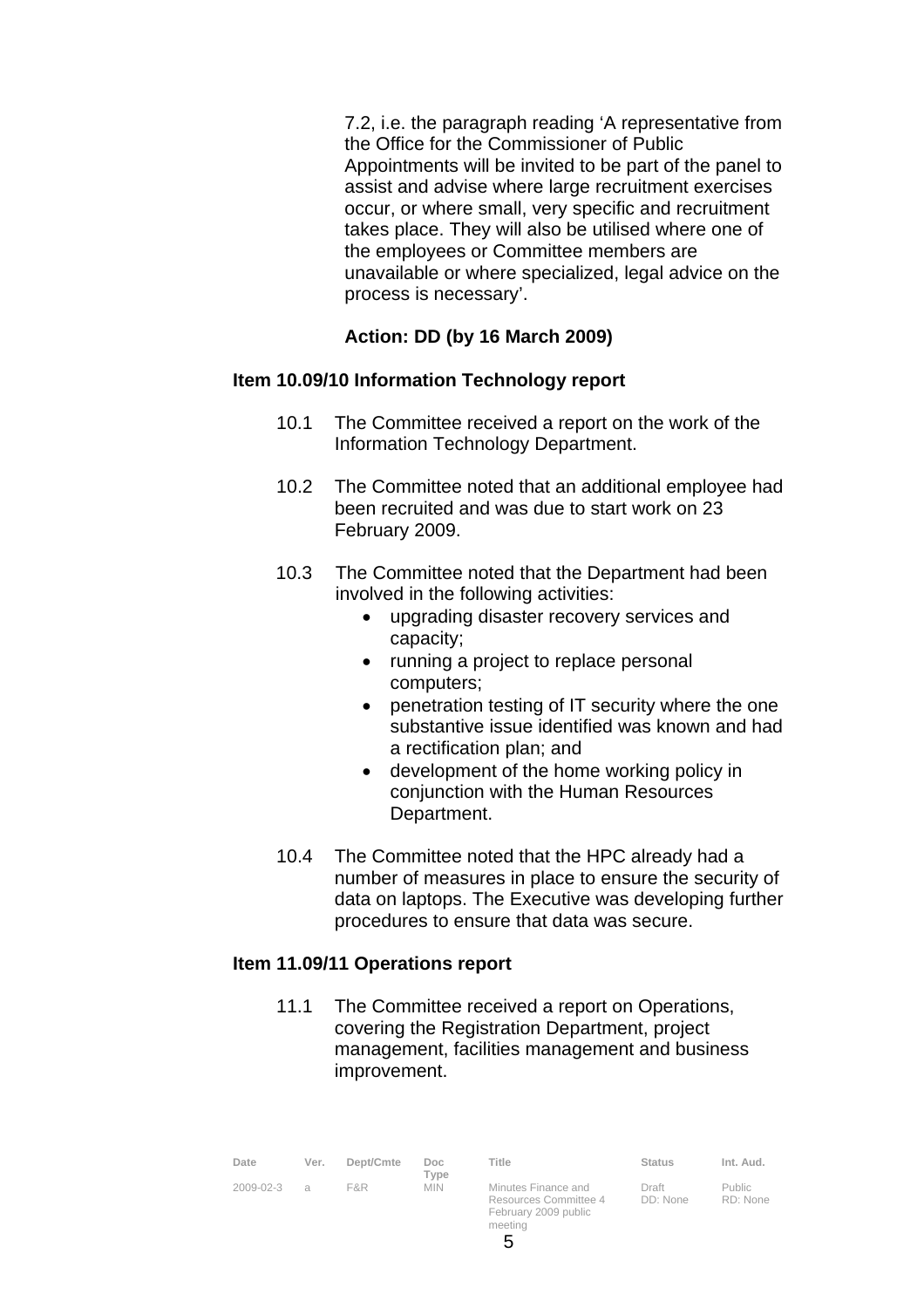- 11.2 The Committee noted that the Registration Department was undertaking cross-training of employees, so that they could deal with a range of enquiries. The telephone system would also be reconfigured to allow particular types of enquiries to be routed to an appropriate employee. The Committee thanked the Registration Department for answering the vast majority of telephone calls in October and November 2008.
- 11.3 The Committee noted that the Registration Department workplan for 2009-10 would include a review of service standards, to ensure that the standards were meaningful and robust. The Committee noted that service standards had to be set at a level which was realistic (within available resources) and which managed registrants' expectations.
- 11.4 The Committee noted that a business continuity test of the Registration Department had been held on 27 January 2009. The test had identified an issue with the transfer of telephone lines to the disaster recovery site.
- 11.5 The Committee noted that operating department practitioners were currently being audited for Continuing Professional Development (CPD). There had been a high level of responses to date. The Executive would review the approach to CPD in the light of data from the audit of the first two professions. The Committee noted that the Council on 10 February 2009 would be asked to approve a consultation on an amendment to the standards of CPD (the proposed amendment would require that CPD profiles were a registrant's own work).
- 11.6 The Committee noted the current status of major projects.
- 11.7 The Committee noted that equality and diversity demographic information could now be collected from applicants and stored anonymously. The Executive would report on the data in due course and make recommendations as appropriate.

| Date      | Ver.   | Dept/Cmte | Doc.<br>Type | Title                                                                | Status            | Int. Aud.                 |
|-----------|--------|-----------|--------------|----------------------------------------------------------------------|-------------------|---------------------------|
| 2009-02-3 | $\Box$ | F&R       | <b>MIN</b>   | Minutes Finance and<br>Resources Committee 4<br>February 2009 public | Draft<br>DD: None | <b>Public</b><br>RD: None |

meeting 6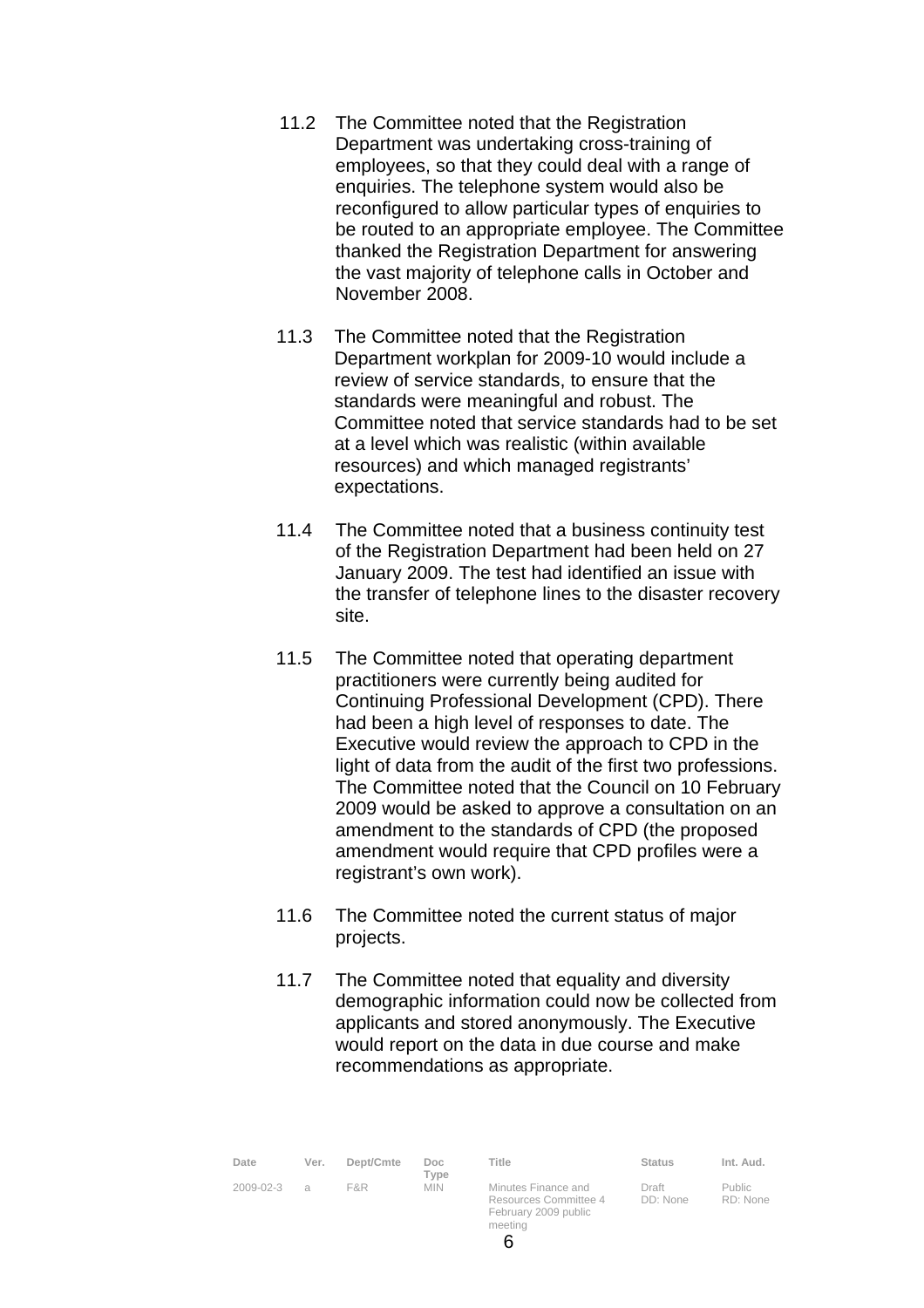11.8 The Committee noted that planning consent had been granted for phase 2 of the work to 22-26 Stannary Street. Building control consent had been expected by the end of January 2009, but had not yet been received. The HPC's professional advisers were chasing the local planning authority for a decision.

# **Item 12.09/12 Budget for year 1 April 2009 – 31 March 2010**

- 12.1 The Committee received a paper for discussion/approval from the Executive. The Committee noted that the paper contained the draft budget and that the final version of the budget would be considered at the Committee's meeting on 16 March 2009. The budget had been based on the current five year plan.
- 12.2 The Committee noted that the budget for 2009-10 showed total income of £15.55 m and operating expenses of £15.62 m, giving a budgeted deficit of approximately £63,000. The Committee noted that, due to time constraints in the budget process, sufficient time had not been taken earlier in the process to present at least a break-even budget to the February meeting of the Committee. For the March meeting, the Executive intended to amend the budget further to show at least a break-even position before investments.
- 12.3 The Committee noted that it would be difficult to budget accurately for any gain or loss on HPC's investments.
- 12.4 The Committee noted that the Department of Health had provided a grant to HPC to prepare for regulation of practitioner psychologists. The HPC did not expect to receive any further grant for the regulation of that profession (for example, to cover the cost of handling fitness to practise cases for practitioner psychologists which were transferred from the professional body). The Committee noted that it was possible that fitness to practise cases for professions regulated in the future might be more complex and more likely to include legal representation of the registrant.
- 12.5 The Committee noted that the budget for the Fitness to Practise Department in 2009-10 was due to

| Date      | Ver.           | Dept/Cmte | Doc<br>Tvpe | Title                                                                           | <b>Status</b>     | Int. Aud.          |
|-----------|----------------|-----------|-------------|---------------------------------------------------------------------------------|-------------------|--------------------|
| 2009-02-3 | $\overline{a}$ | F&R.      | <b>MIN</b>  | Minutes Finance and<br>Resources Committee 4<br>February 2009 public<br>meeting | Draft<br>DD: None | Public<br>RD: None |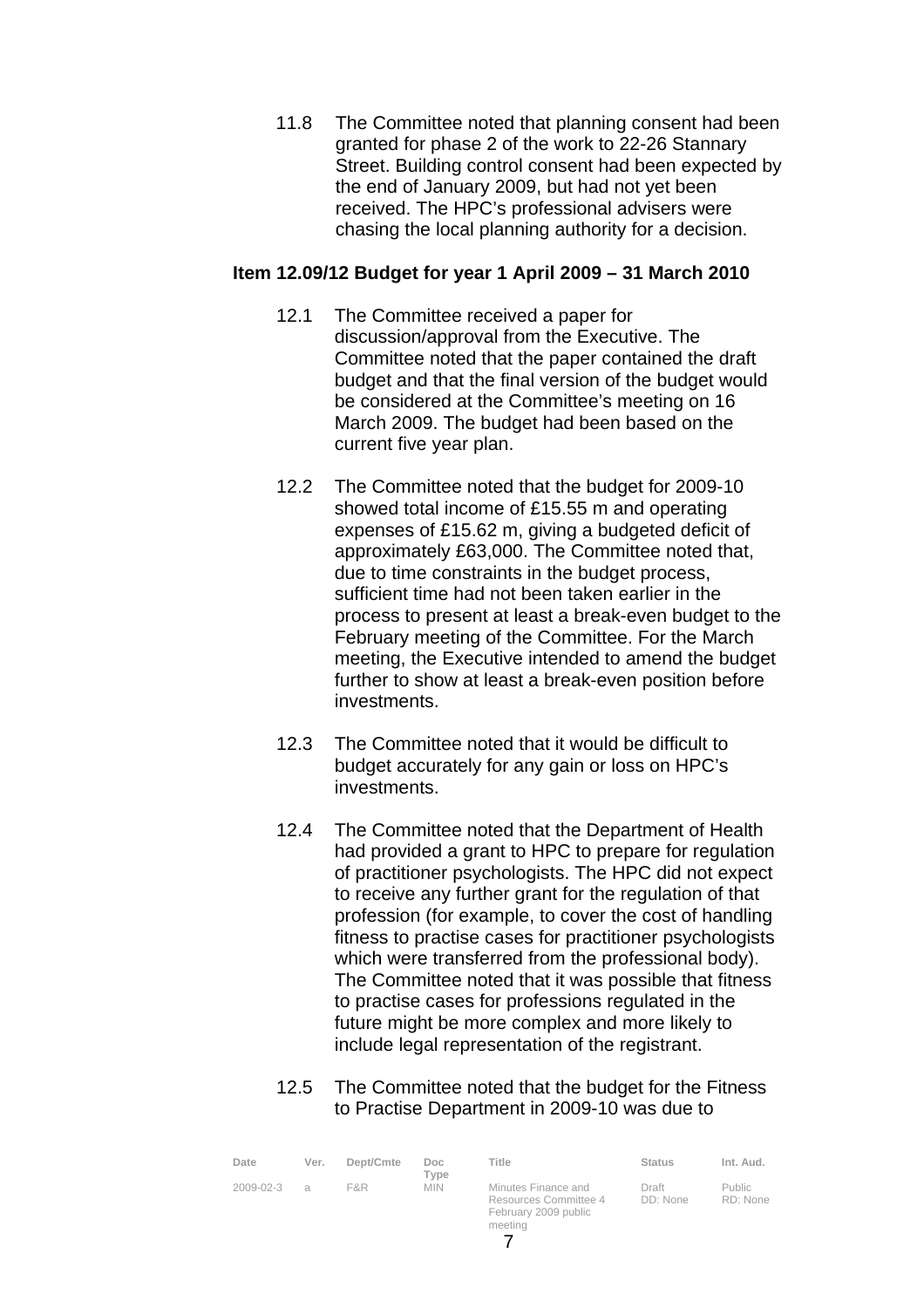increase by 22.47% from the latest reforecast. The Department's legal expenses were budgeted to increase by 38%. The Committee agreed that the Executive should provide more information about the reasons for the proposed increase in legal expenses.

 12.6 The Committee agreed that the Financial Controller should amend the budget as indicated at paragraphs 12.2 and 12.5 and present the revised budget to the next Committee meeting on 16 March 2009.

## **Action: CM (by 16 March 2009)**

## **Item 13.09/13 Partner, employee and council/committee expenses**

- 13.1 The Committee received a paper for discussion/approval from the Executive.
- 13.2 The Committee noted that a paper proposing changes to the expense policy for HPC partners had been considered by the Committee at its meeting on 17 November 2008. HPC had received feedback from Partners that at times it was difficult to secure accommodation in central hotels in major cities at the rates set out in the existing expenses policy. The paper proposed to increase the allowance for hotel accommodation for partners, Council and committee members and HPC employees staying in central London (travel zones one to four) and large UK cities.
- 13.3 The Committee noted that the paper also proposed to increase the allowance for carers of dependents. The Committee noted the carer or registered child minder would have to be registered with the appropriate organisation.
- 13.4 The Committee agreed that:

(1) the daily maximum allowance for hotel accommodation should be increased as follows, with effect from 1 April 2009:

Central London (travel zones one to four) - £160 (including VAT);

| Date      | Ver.           | Dept/Cmte | Doc.<br>Type | Title                                                                | Status            | Int. Aud.                 |
|-----------|----------------|-----------|--------------|----------------------------------------------------------------------|-------------------|---------------------------|
| 2009-02-3 | $\overline{a}$ | F&R       | <b>MIN</b>   | Minutes Finance and<br>Resources Committee 4<br>February 2009 public | Draft<br>DD: None | <b>Public</b><br>RD: None |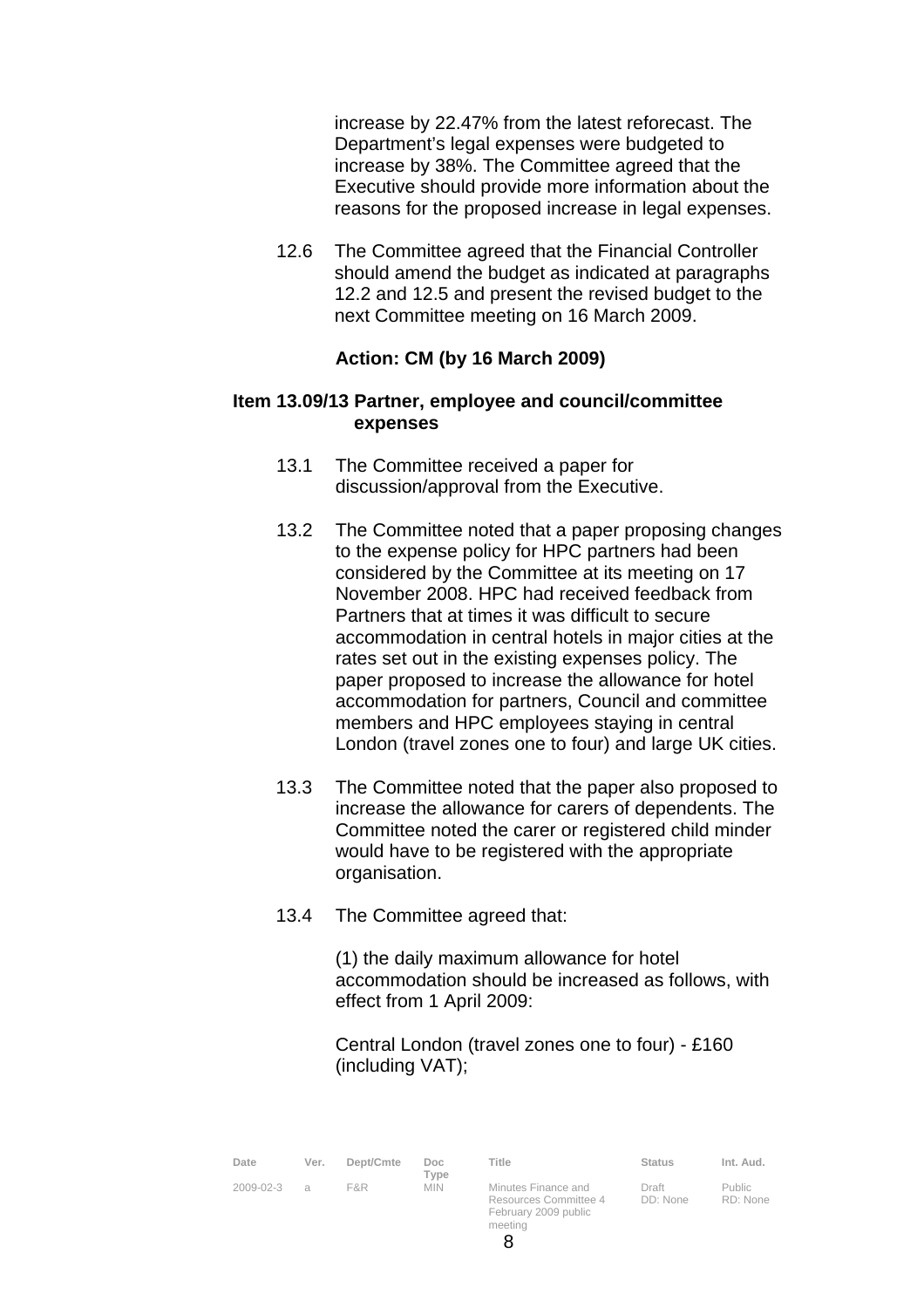Aberdeen, Birmingham, Edinburgh, Glasgow, Belfast, Cardiff, Manchester, London (beyond travel zone four) - £140 (including VAT);

Other UK locations - £120 (including VAT)

(2) for Partners and Council and Committee members, the allowance for carers of dependents should be increased to a maximum of £65 per day, payable against a valid invoice or receipt from a registered carer or child minder. The increase would be effective from 1 April 2009.

# **Action: SL (by 1 April 2009)**

## **Item 14.09/14 Money market provider update**

- 14.1 The Committee received a paper for discussion/approval from the Executive.
- 14.2 The Committee noted that, at its meeting on 17 November 2008, it had considered a paper on managing the risk of HPC's investments in the money markets. The current paper proposed two additional money market providers, namely Barclays Bank and HSBC Bank, should be used.
- 14.3 The Committee agreed that Barclays Bank and HSBC Bank should be used as additional money market providers.

# **Action: SL (by 16 March 2009)**

# **Item 15.09/15 Financial regulations update**

- 15.1 The Committee received a paper for discussion/approval from the Executive.
- 15.2 The Committee noted that it had considered a paper on the financial regulations at its meeting in September 2007. The regulations were being provided to the Committee for review, although no further amendments were proposed.
- 15.3 The Committee noted that it was now possible for the National Audit Office (NAO) to act as the HPC's appointed external auditor, although the NAO would

| Date            | Ver.             | Dept/Cmte | Doc.<br>Type | Title                                                                           | <b>Status</b>     | Int. Aud.                 |
|-----------------|------------------|-----------|--------------|---------------------------------------------------------------------------------|-------------------|---------------------------|
| $2009 - 02 - 3$ | $\triangleright$ | F&R.      | <b>MIN</b>   | Minutes Finance and<br>Resources Committee 4<br>February 2009 public<br>meeting | Draft<br>DD: None | <b>Public</b><br>RD: None |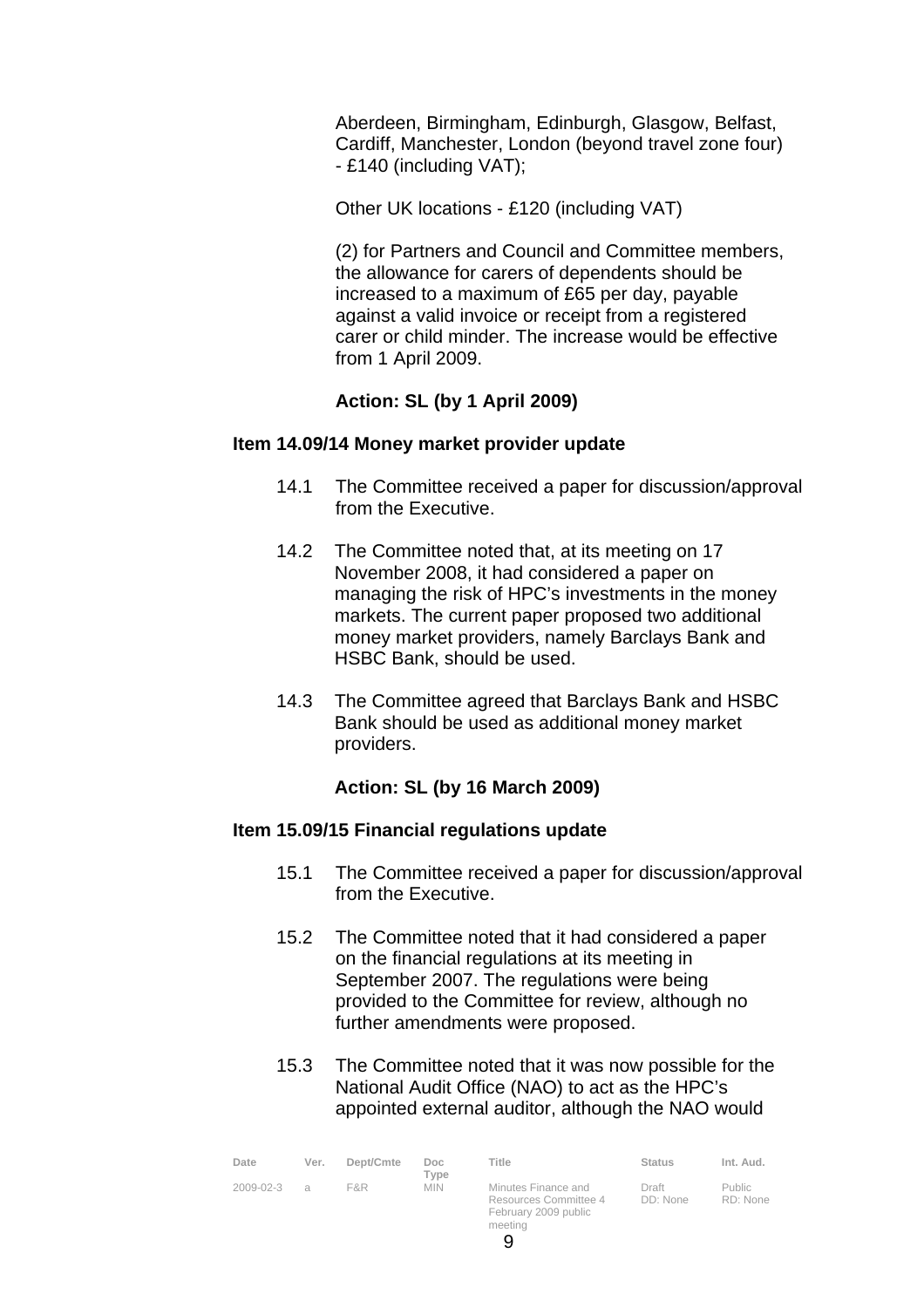have to tender for the work. The Audit Committee would consider the issue in due course.

 15.4 The Committee agreed that no changes were needed to the financial regulations.

## **Item 16.09/16 Depreciation policy**

- 16.1 The Committee received a paper for discussion/approval from the Executive.
- 16.2 The Committee noted that the paper proposed a number of changes to the depreciation policy, to reflect a more realistic view of the useful economic life of certain assets (lift machinery and computer hardware). The paper also proposed that one of the asset classes (registration system software) should be retitled, to recognise that other software had been purchased and would be depreciated.
- 16.3 The Committee noted that the information technology industry generally accepted that personal computer hardware should be replaced every three years and this reflected the increased loads placed on the hardware by new releases of software such as new Microsoft operating systems. The Committee noted that the Executive intended to recycle any hardware, possibly by donating it to a charitable organisation. The Committee noted that arrangements would be made to wipe data from any hardware.
- 16.4 The Committee approved the following changes to the depreciation policy:
	- (1) the depreciation period for plant and machinery (i.e. lifts) should be changed from 50 years to 20 years;
	- (2) the depreciation period for computer hardware (including laptops and PCs less than £1000 in value) should be changed from 4 years to 3 years;
	- (3) the asset class 'registration system software' should be renamed 'computer software'.

# **Action: SL (ongoing)**

| Date      | Ver.          | Dept/Cmte | Doc.<br>Type | Title                                                                | Status            | Int. Aud.          |
|-----------|---------------|-----------|--------------|----------------------------------------------------------------------|-------------------|--------------------|
| 2009-02-3 | $\mathcal{A}$ | F&R       | <b>MIN</b>   | Minutes Finance and<br>Resources Committee 4<br>February 2009 public | Draft<br>DD: None | Public<br>RD: None |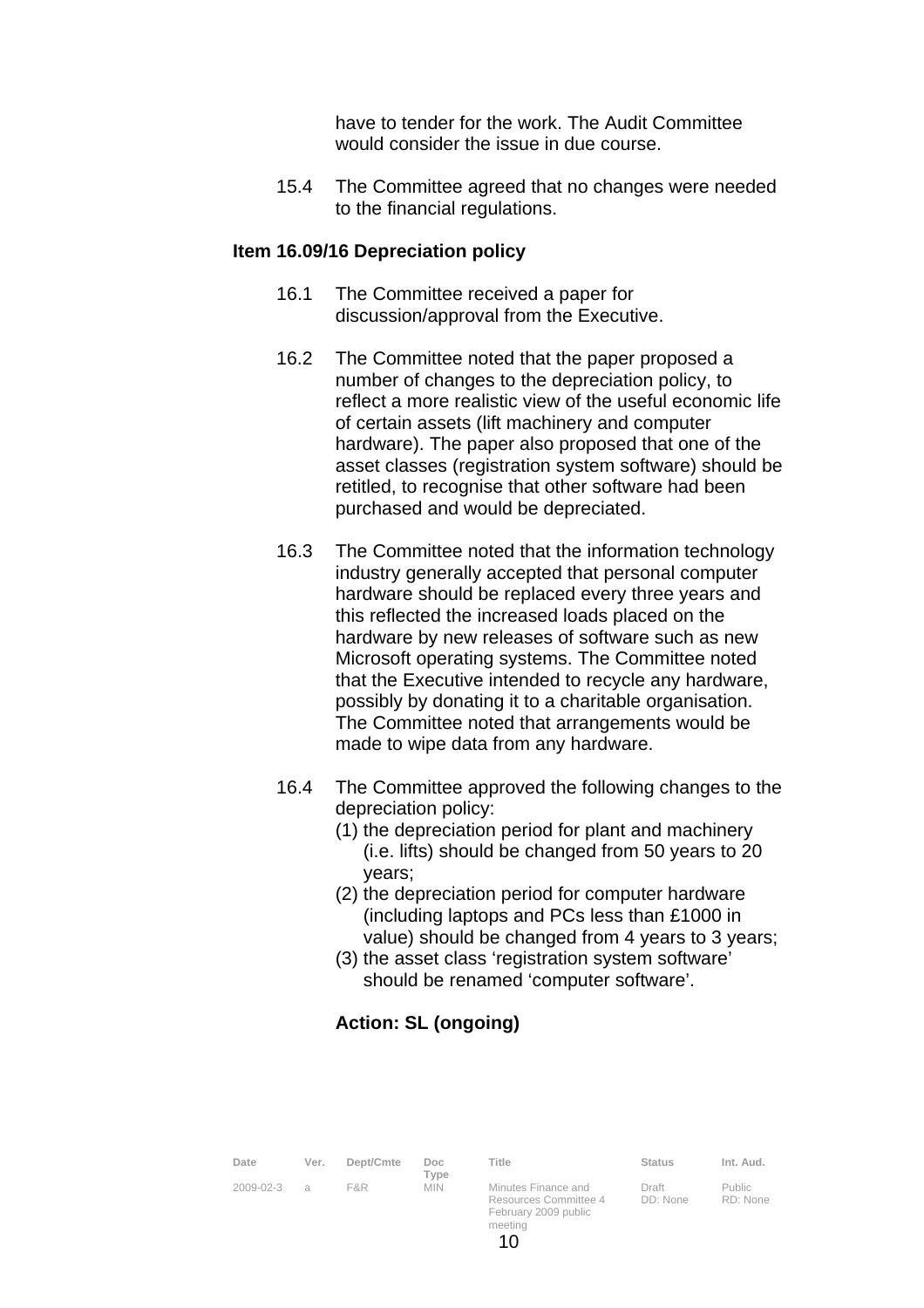## **Item 17.09/17 Bank mandate update**

- 17.1 The Committee received a paper for discussion/approval from the Executive.
- 17.2 The Committee noted that, following recent changes of employees, it was proposed to amend the signatories to the bank mandate and the invoice and purchase order signatory list.
- 17.3 The Committee approved the following changes:
	- (1) in the bank mandate, add the Director of Information Technology and the Director of Education as signatories to list A of the bank mandate;
	- (2) in the invoice and purchase order signatory list, add the IT infrastructure support manager as a signatory up to £1000.

## **Action: SL (by 16 March 2009)**

## **Item 18.09/18 International Financial Reporting Standards reporting**

- 18.1 The Committee received a paper to note from the Executive.
- 18.2 The Committee noted that HM Treasury had introduced a requirement that various public bodies, including HPC, should adopt International Financial Reporting Standards (IFRS) for accounting. The Executive was in the process of adopting the standards and had also reported progress to the Audit Committee. The Committee noted that, following completion of the annual report and accounts for 2008-9, the accounts would be restated to meet IFRS requirements and then audited by Baker Tilly.

## **Item 19.08/19 Five Year Plan ratios**

- 19.1 The Committee received a paper to note from the Executive.
- 19.2 The Committee noted that, at its meeting on 17 November 2008, it had discussed the Five Year Plan. The plan showed an increase in the costs per

| Date      | Ver.     | Dept/Cmte | Doc<br>$\tau$ vpe | Title                                                                | <b>Status</b>     | Int. Aud.                 |
|-----------|----------|-----------|-------------------|----------------------------------------------------------------------|-------------------|---------------------------|
| 2009-02-3 | $\alpha$ | F&R.      | <b>MIN</b>        | Minutes Finance and<br>Resources Committee 4<br>February 2009 public | Draft<br>DD: None | <b>Public</b><br>RD: None |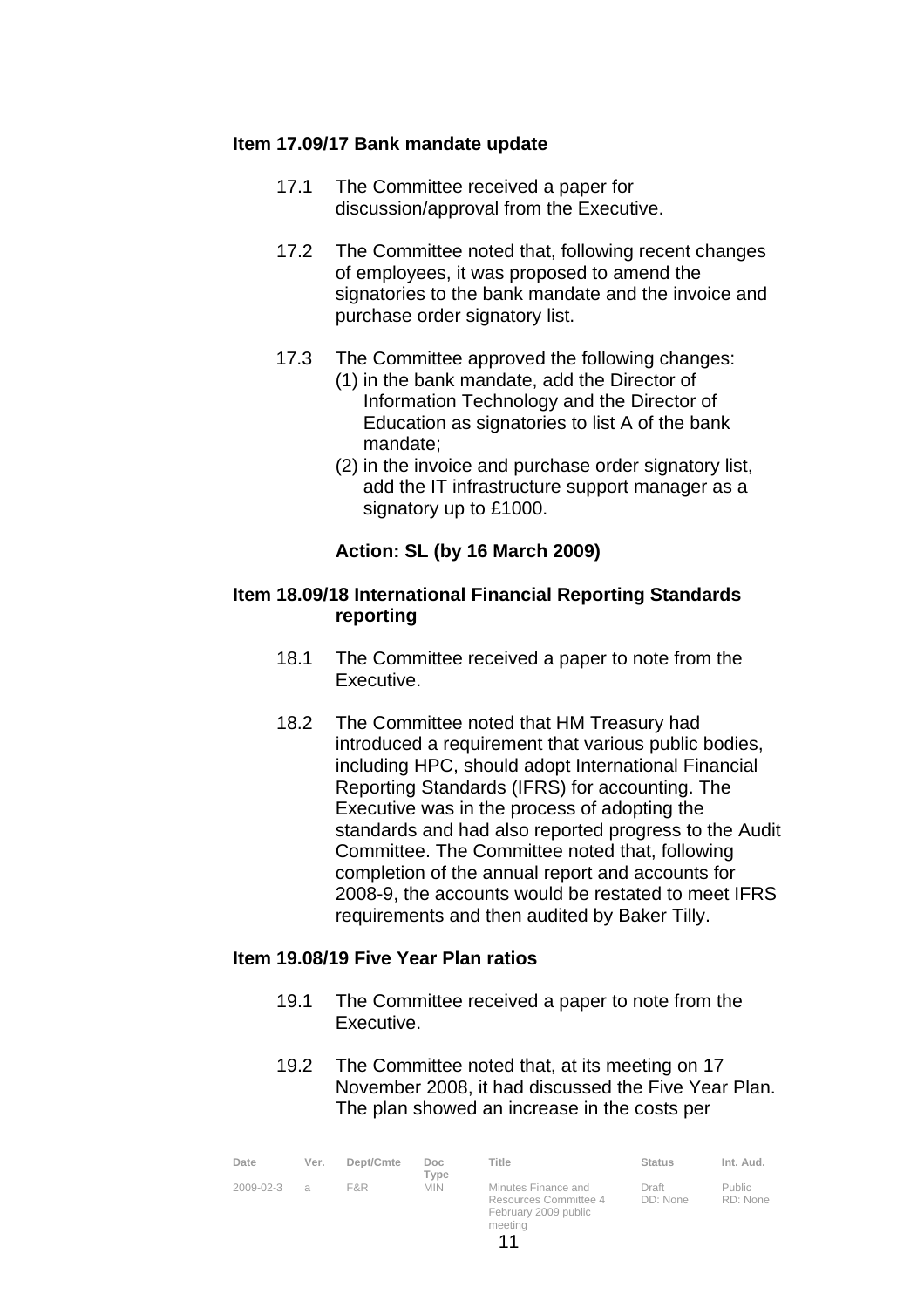registrant from £77.22 in year 1 to £92.33 per registrant in year 5. There were two main reasons for the increase – an increase in depreciation charged, (due to increased investments in various computer systems) and an increase in communications expenditure (on campaigns, presence in the home countries and additional employee costs). The Committee noted that there did not appear to be significant economies of scale from the regulation of additional professions.

 19.3 The Committee noted that the Five Year Plan was only a projection of HPC's financial position and was subject to a number of uncertainties. The Committee noted that improvements to the quality of HPC's services (for example, introduction of an online renewals system) would not be directly reflected in financial information.

#### **Item 20.09/20 Nine month reforecast for year to 31 March 2009**

- 20.1 The Committee received a paper to note from the Executive.
- 20.2 The Committee noted that discussions had been held between the Finance Department and each budget holder to ascertain likely overspends and underspends at the financial year end. These had been added or subtracted from the original budget. The downturn in international scrutiny fees and additional graduate applications had also been taken into account.
- 20.3 The Committee noted that renewal fees from dieticians had been recognised in the previous financial year, in error. The Committee noted that the Executive had taken action to ensure that, if there were future delays in extracting financial reports from the registration computer system, the Finance Department would be notified.
- 20.4 The Committee noted that there had been additional expenditure on Council and Committee member training and agreed that an explanation of the expenditure should be circulated to the Committee.

# **Action: CM (by 16 March 2009)**

| Date      | Ver.             | Dept/Cmte | Doc.<br>$T$ vpe | Title                                                                | <b>Status</b>     | Int. Aud.                 |
|-----------|------------------|-----------|-----------------|----------------------------------------------------------------------|-------------------|---------------------------|
| 2009-02-3 | $\triangleright$ | F&R       | <b>MIN</b>      | Minutes Finance and<br>Resources Committee 4<br>February 2009 public | Draft<br>DD: None | <b>Public</b><br>RD: None |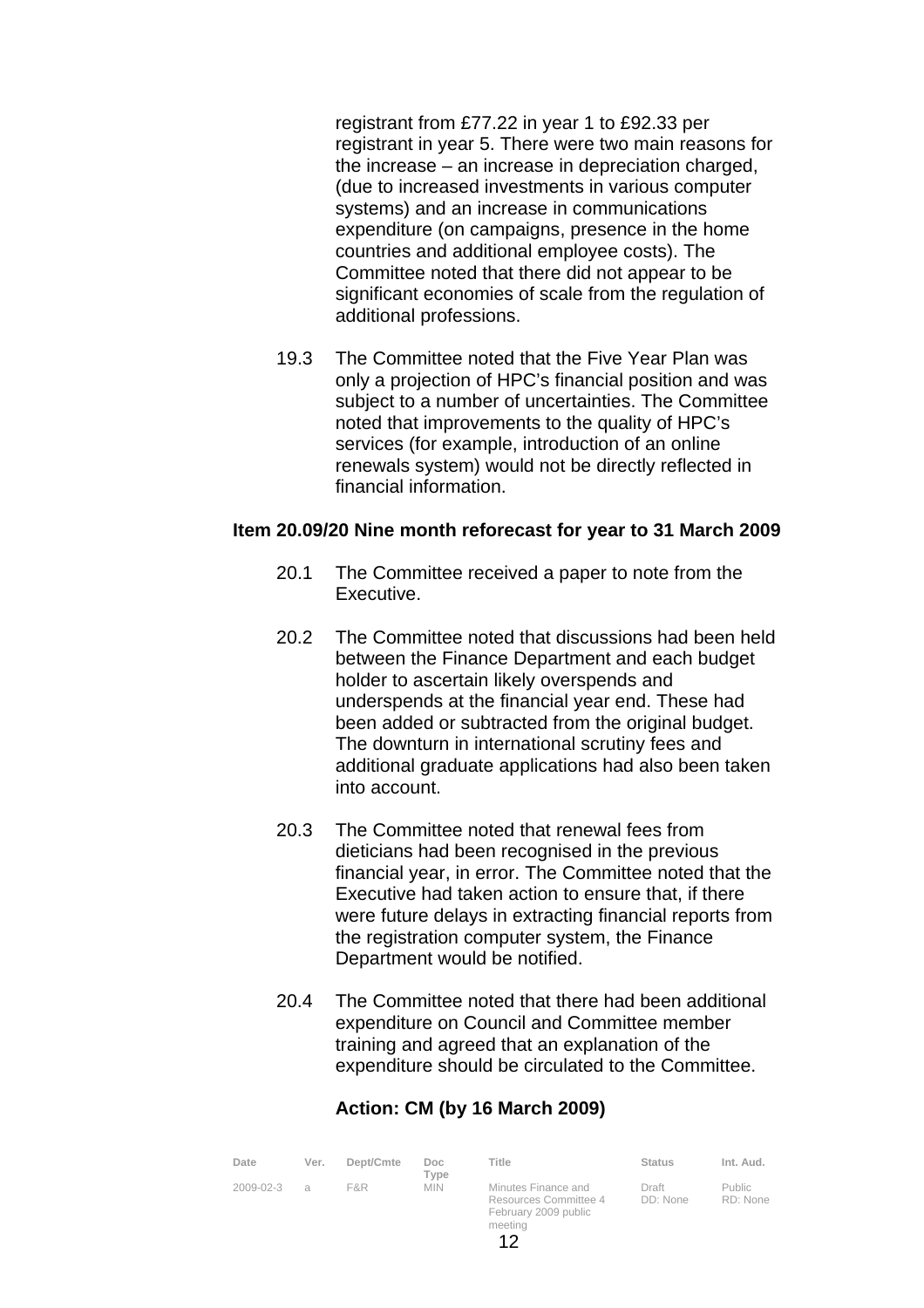20.5 The Committee noted that an operating surplus of £497,000 before investments was predicted at the end of the financial year, against a budgeted surplus of £245,000 before investments.

## **Item 21.09/21 December 2008 management accounts**

- 21.1 The Committee received a paper to note from the Executive.
- 21.2 The Committee noted that, as of 31 December 2008, there had been an operating surplus before investments of £693,000, compared to a budgeted surplus of £277,000. The Committee noted that HPC continued to be in a stable financial position.
- 21.3 The Committee noted that budgeted and actual income and expenditure were more closely aligned than in the previous financial year. This indicated that the budgeting process was being refined over time.

#### **Item 22.09/22 360 degree feedback trial conclusion**

- 22.1 The Committee received a paper to note from the Executive.
- 22.2 The Committee noted that the Executive had trialled 360 degree feedback for employees. Participants had been asked to complete a questionnaire to establish whether the benefits outweighed concerns. While there had been positive comments about insights received, the majority of respondents thought the process would only be worthwhile 'to some extent' for them personally and the organisation. There had also been concerns about the time commitment involved and the resource implications. The Executive Management Team had decided that 360 degree feedback should be optional for use by individual departments. The Committee noted that employees would continue to be able to give constructive feedback to their managers outside of any formal procedure.

## **Item 23.09/23 Any other business**

#### 23.1 There was no other business.

| Date      | Ver. | Dept/Cmte | Doc<br>Tvpe | Title                                                                           | <b>Status</b>     | Int. Aud.                 |
|-----------|------|-----------|-------------|---------------------------------------------------------------------------------|-------------------|---------------------------|
| 2009-02-3 | a    | F&R.      | <b>MIN</b>  | Minutes Finance and<br>Resources Committee 4<br>February 2009 public<br>meeting | Draft<br>DD: None | <b>Public</b><br>RD: None |